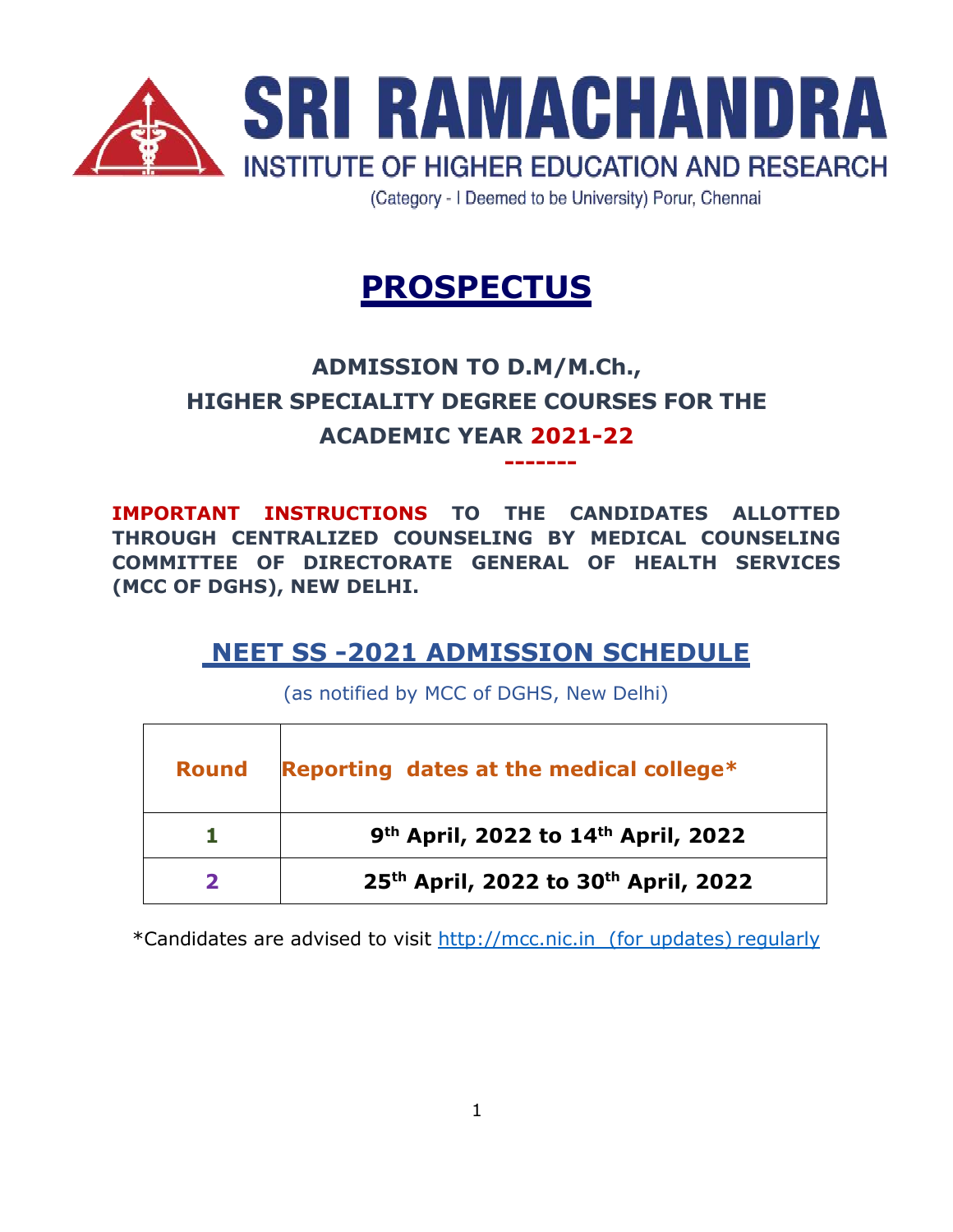## **1. Institution Information:**

**Name of Medical College: Sri Ramachandra Medical College & Research Institute**

| Sl.<br>No. | <b>Courses</b>                                     | Recognized<br><b>Seats</b> | <b>Permitted</b><br><b>Seats</b> | <b>Total</b><br><b>Sanctioned</b><br><b>Seats</b> | <b>Tuition Fee</b><br>(per year)                     |
|------------|----------------------------------------------------|----------------------------|----------------------------------|---------------------------------------------------|------------------------------------------------------|
| 1.         | D.M.Cardiology                                     | $\overline{\mathbf{3}}$    | $\overline{2}$                   | 5                                                 |                                                      |
| 2.         | D.M.Neurology                                      | $\overline{3}$             | --                               | $\overline{3}$                                    |                                                      |
| 3.         | D.M.Nephrology                                     | 3                          | --                               | 3                                                 |                                                      |
| 4.         | D.M.Medical Gastroenterology                       | $\overline{3}$             | --                               | $\overline{3}$                                    |                                                      |
| 5.         | D.M.Critical Care Medicine                         | $\overline{c}$             | $\overline{\phantom{a}}$         | $\overline{2}$                                    |                                                      |
| 6.         | D.M.Neonatology                                    | $\overline{2}$             | --                               | $\overline{2}$                                    | Rs.29,00,000/-<br>(Rupees Twenty nine<br>lakhs only) |
| 7.         | D.M.Neuro Radiology                                | $\mathbf{1}$               | --                               | $\mathbf{1}$                                      |                                                      |
| 8.         | D.M.Medical Oncology                               | $\overline{2}$             | —                                | $\overline{2}$                                    |                                                      |
| 9.         | D.M.Endocrinology                                  | --                         | $\overline{2}$                   | $\overline{2}$                                    |                                                      |
| 10.        | D.M.Clinical Immunology<br>and<br>Rheumatology     | --                         | $\overline{2}$                   | 2                                                 |                                                      |
| 11.        | D.M.Cardiac Anaesthesia                            | --                         | $\overline{2}$                   | $\overline{2}$                                    |                                                      |
| 12.        | D.M.Hepatology                                     | --                         | $\overline{2}$                   | $\overline{2}$                                    |                                                      |
| 13.        | M.Ch.Neuro Surgery                                 | $\mathbf{1}$               | --                               | $\mathbf{1}$                                      |                                                      |
| 14.        | M.Ch.Urology                                       | 6                          | --                               | 6                                                 |                                                      |
| 15.        | M.Ch.Cardio<br>Vascular<br>and<br>Thoracic Surgery | $\overline{c}$             | --                               | $\overline{2}$                                    |                                                      |
| 16.        | M.Ch.Surgical Gastroenterology                     | $\overline{2}$             | --                               | $\overline{2}$                                    |                                                      |
| 17.        | M.Ch.Plastic and Reconstructive<br>Surgery         | $\sqrt{2}$                 | --                               | $\overline{2}$                                    |                                                      |
| 18.        | M.Ch.Paediatric Surgery                            | $\mathbf{1}$               | $\mathbf{u}$                     | $\mathbf{1}$                                      |                                                      |
| 19.        | M.Ch.Reproductive Medicine and<br>Surgery          | $\overline{2}$             | --                               | $\overline{2}$                                    |                                                      |
| 20.        | M.Ch.Vascular Surgery                              | $\mathbf{1}$               | $\mathbf{1}$                     | $\overline{2}$                                    |                                                      |
| 21.        | M.Ch.Hand Surgery                                  | --                         | $\mathbf{1}$                     | $\mathbf{1}$                                      |                                                      |
| 22.        | M.Ch.Surgical Oncology                             | --                         | $\sqrt{2}$                       | $\overline{2}$                                    |                                                      |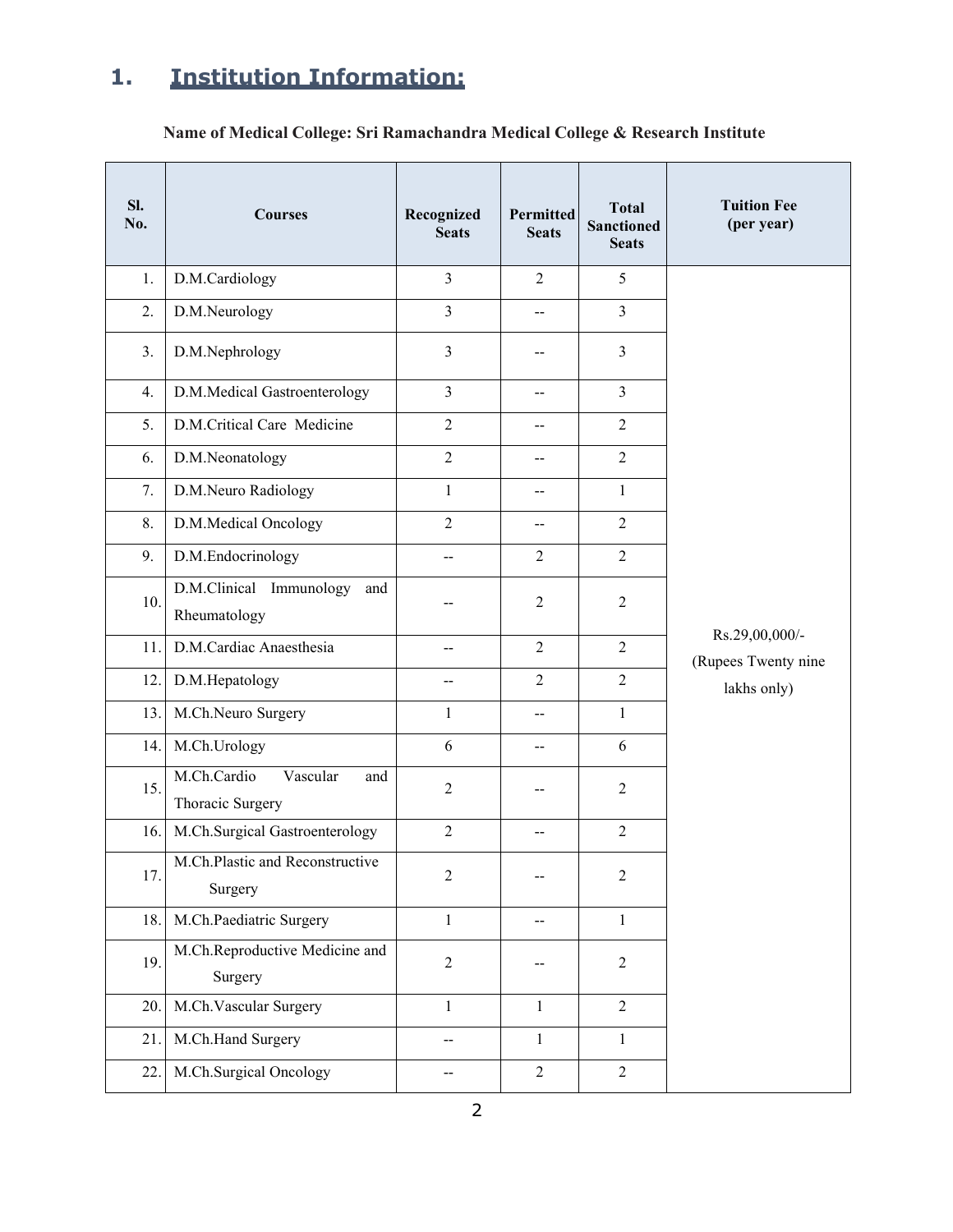#### **2. Other Fee details (2021-22)**

| <b>Particular</b>                                                                                                      | Rs.                             |
|------------------------------------------------------------------------------------------------------------------------|---------------------------------|
| University Registration Fee (at the time of admission only)                                                            | 5,000                           |
| Admission Form, Eligibility Certificate Fee etc.,                                                                      | 5,000                           |
| Health Insurance premium (Annual)                                                                                      | 3,000                           |
| College Caution Deposit (interest free and refundable at the end of the<br>course, after deduction for damage, if any) | 50,000                          |
| Total (Rupees Sixty three thousand only)                                                                               | 63,000                          |
| <b>Hostel Fee details:</b>                                                                                             |                                 |
| Hostel fee A/C single room                                                                                             | 2,00,000<br>(per academic year) |
| Hostel Caution Deposit (interest free and refundable at the<br>end of the course, after deduction for damage, if any)  | 50,000                          |
| Total (Rupees Two lakhs fifty thousand only)                                                                           | 2,50,000                        |

Food charges around INR 50,000/- per academic year will have to be paid to the private caterers separately.

#### **3. Mode of payment of fees**:

- a) Tuition and other fee specified above may be paid preferably by Electronic Fund Transfer through **RTGS**; and If it is not feasible, by **Demand Draft** drawn in favour of **'Sri Ramachandra Institute of Higher Education and Research' (Deemed to be University),** payable at Chennai. **(Cheques/Cash will not be accepted).**
- b) \*Bank Account particulars of Sri Ramachandra Institute of Higher Education and Research (Deemed to be University) for Fund Transfer through RTGS.

| <b>Beneficiary Name &amp; Address</b> | <b>Higher</b><br>Sri Ramachandra Institute of<br><b>Education and Research</b><br>(Deemed to be University)<br>No.1, Ramachandra Nagar,<br>Porur, Chennai-600 116 |
|---------------------------------------|-------------------------------------------------------------------------------------------------------------------------------------------------------------------|
| <b>Bank Name</b>                      | <b>CITY UNION BANK LIMITED</b>                                                                                                                                    |
| <b>Bank Branch Address</b>            | Ayyappanthangal Branch,<br>No.1, Ramachandra Nagar,<br>Ayyappanthangal,<br>Chennai - 600 056                                                                      |
| <b>Account Number</b>                 | 510909010005540 (Current Account)                                                                                                                                 |
| <b>IFSC Code</b>                      | <i>CIUB0000300</i>                                                                                                                                                |
| <b>MICR Code</b>                      | 600054038                                                                                                                                                         |

**\*Note:** RTGS payment receipt with UTR No. should be produced along with the original certificates at the time of reporting for admission at this Deemed University.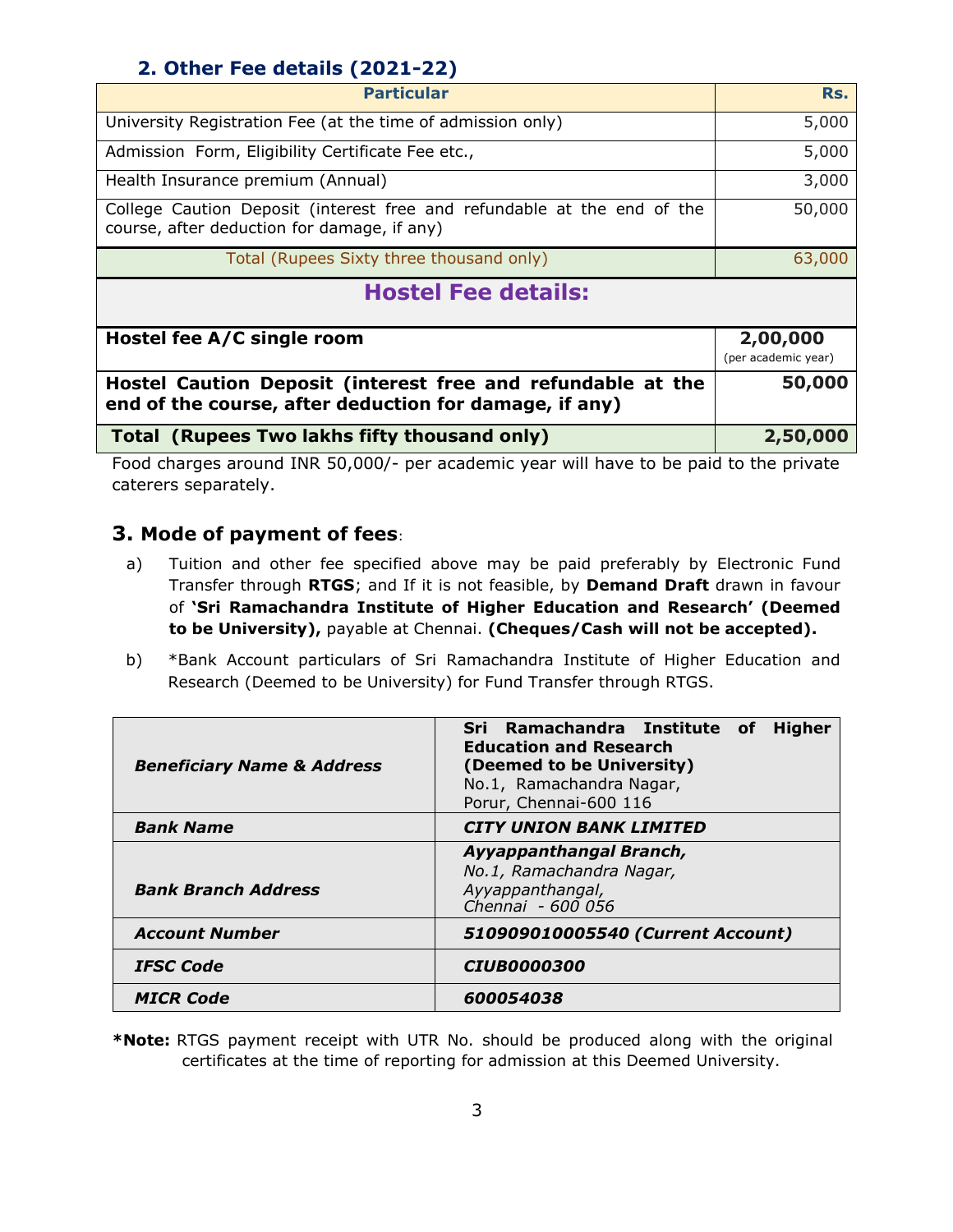| Year | <b>Stipend</b><br>(per month) |
|------|-------------------------------|
|      | Rs.50,000                     |
|      | Rs.52,500                     |
| 3    | Rs. 55,000                    |

### **4. Stipend for D.M / M.Ch., Higher Speciality Degree students.**

#### **5. Refund Rules**

| (a) | Amount of Fee to be deducted from      | Rs. 23,000/-                       |
|-----|----------------------------------------|------------------------------------|
|     | the candidate upgraded by              | (Rupees Twenty three thousand      |
|     | MCC of DGHS.                           | only)                              |
| (b) | In all cases not covered under         | Entire fee paid by the candidate   |
|     | condition in column $5$ (a) above, the | will be deducted. In addition, the |
|     | amount of fee payable (where the       | candidates shall be required to    |
|     | seat is rendered vacant without        | remit the 'entire course fee' for  |
|     | having any chance of being filled up   | the remaining years of the course  |
|     | with any other candidates)             | period. (Except those who produce  |
|     |                                        | upgradation letter issued by the   |
|     |                                        | MCC of DGHS).                      |
| (c) | Time for Refund of amount, if any.     | Within 21 days                     |
|     |                                        |                                    |
|     |                                        |                                    |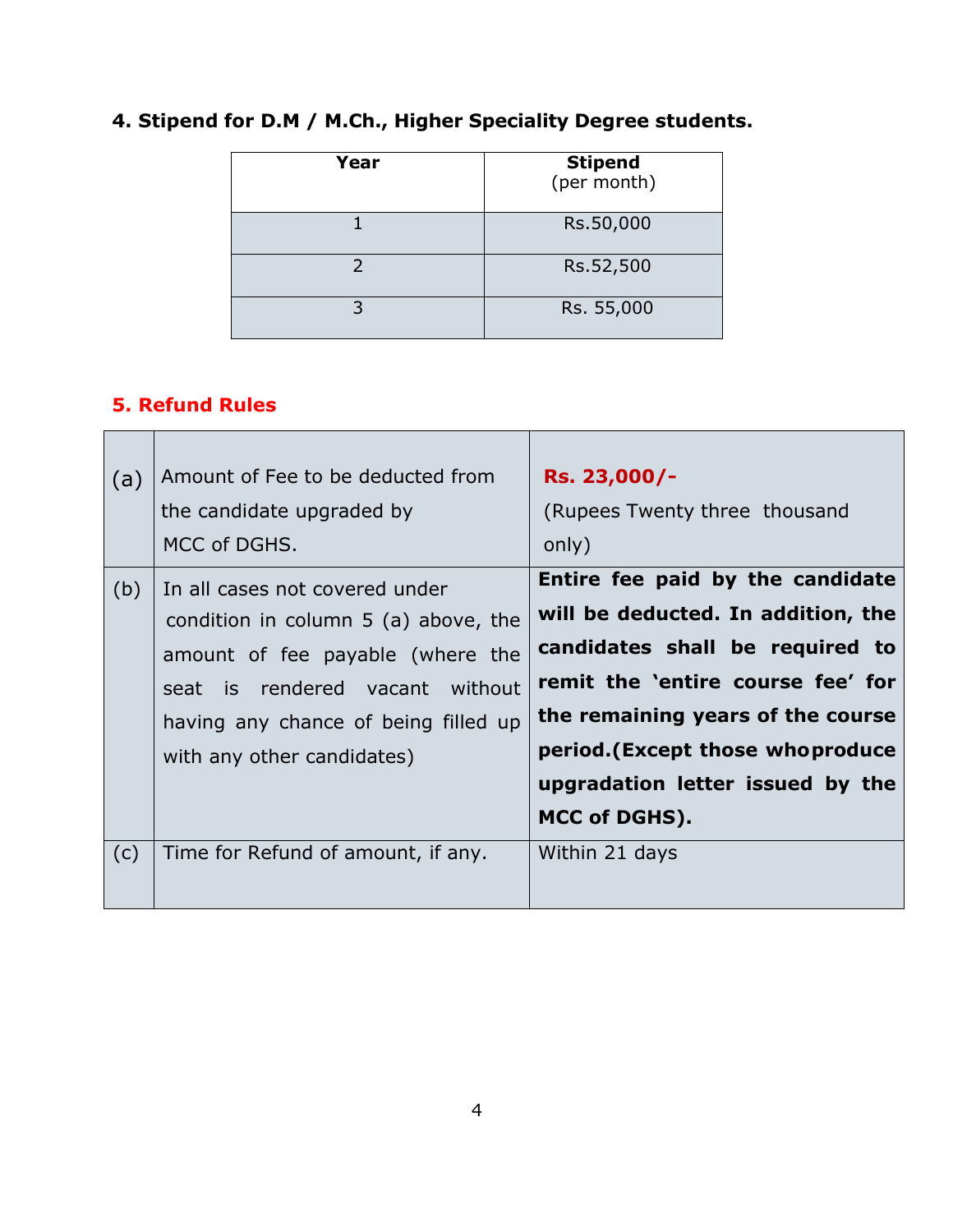#### **6. Instructions to Candidates:**

a) Candidates who have been allotted through centralized counseling by the MCC of DGHS, New Delhi for admission to D.M/M.Ch., Higher Speciality Degree courses in the Deemed to be University for the academic year **2021-22**, are advised to report and complete the admission process strictly within the date and time specified in the **'Allotment Letter'** issued by the MCC of DGHS.

|--|

b) The candidates should report along with **original certificates** and Proof for payment of tuition fees and other fees preferably by **Electronic Fund Transfer through RTGS** as specified in page No.3.

- c) Demand Draft will also be accepted. (cheques / cash will not be accepted).
- **d) The candidates should bring the following certificates/documents in Original (along with 2 sets of photocopies of the same without fail):**
	- i. Provisional Allotment letter issued by the MCC of DGHS, New Delhi.
	- ii. Admit Card issued by NBE (should be complete in all respects including photos and signature of candidate and Invigilator. Candidates with incomplete admit card will not be permitted to proceed with the admission process).
	- iii. Result/Rank Letter issued by NBE.
	- iv. Aadhaar Card (which will be returned after verification)
	- v. M.D/M.S Degree/DNB Degree Certificate in the speciality concerned
	- vi. Permanent Medical Council Additional Registration Certificate issued by MCI/NMC or any State Medical Council.
	- vii. M.D/M.S Mark Statements (First Year to Final Year).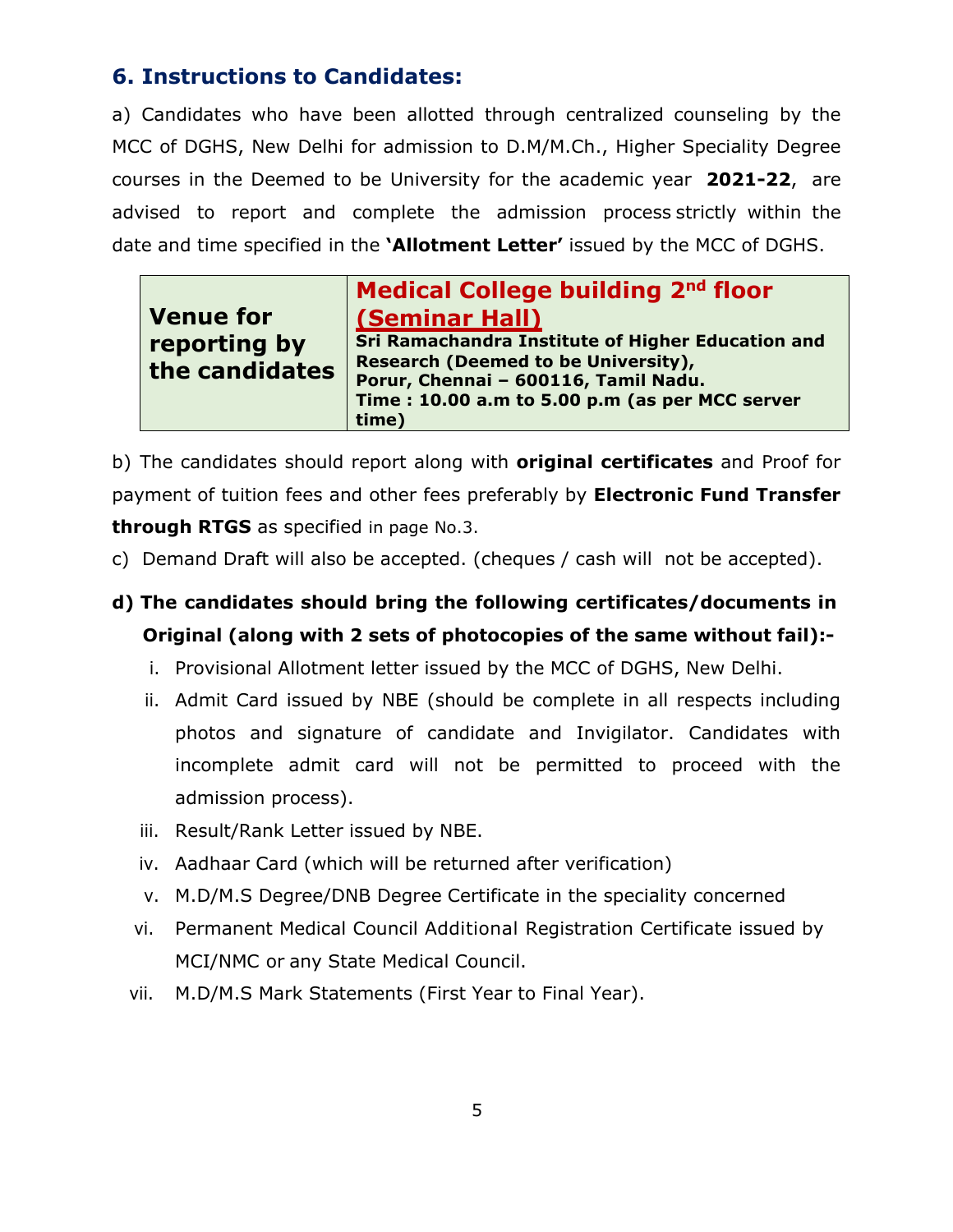- viii. M.D/M.S Attempt Certificate
- ix. Transfer Certificate/Migration Certificate and Conduct Certificate
- x. MBBS Degree Certificate
- xi. MBBS Internship Certificate
- xii. Permanent Medical Council MBBS Registration Certificate issued by MCI/NMC or any State Medical Council
- xiii. MBBS Mark Statements (First year to Final Year)
- xiv. Community Certificate (if applicable)
- xv. Six Passport size & Two Stamp size colour photographs. (same as affixedin NEET SS Admit Card).
- xvi. Any one of the identification proofs (ID Proof as mentioned in the Information Bulletin published by the National Board of Examinations. i.e., Aadhaar Card/ PAN Card/ Driving Licence/ Voter ID/ Passport).
- xvii. **COVID Vaccination certificate (Double doses) / RT-PCR Negative report** (Test for Covid should have been take within 72 hours prior to date of reporting for admission)

**Note: Candidates without the original certificates / documents shall not be allowed to take admission in the allotted Medical College.**

- **7.** Candidates who have deposited their original documents with any other Institute/College/University and come for admission with a certificate stating that "their original certificates are deposited with the Institute/College/University" shall **not** be allowed to take admission in the allotted Medical College.
- **8. Allotment letter given by the MCC of DGHS for admission shall be subject to fulfillment of all eligibility criteria prescribed by the NMC and also medical fitness of the candidates.** Those who do not fulfill the prescribed eligibility criteria and not found medically fit will not be admitted to the course of study to which they are allotted by the DGHS.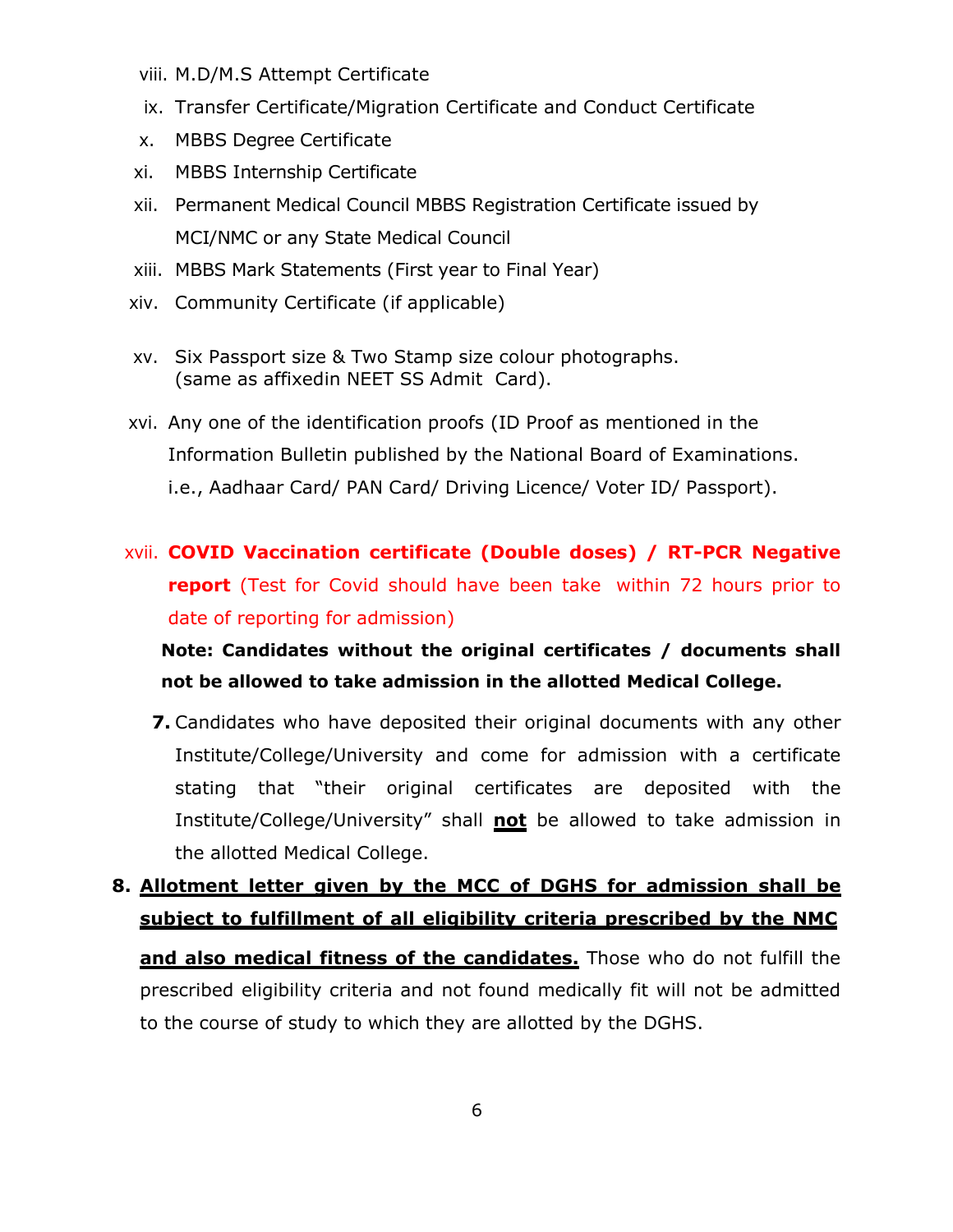### **9. Hostel facility:-**

- i. Standard Rooms with common facilities can be given to the students who want to stay in the Hostel immediately. However, request for allotment of Hostel Room with specific facility will be subject to availability of the same.
- ii. Within 7 days after the last day of the academic year, the hostler should vacate the room compulsorily in order to facilitate annual maintenance work.
- iii. When the hostler reports at the start of next academic session, some other room ear-marked for the 'specific batch of students' in a Block/floor only, will be allotted by the Chief Warden. No student will be allowed to stay in a particular room continuously for entire duration of course.

### **10. General :-**

- i. If a candidate fails to report on the date and time specified by the MCC of DGHS in the allotment order or produce the original Certificates/Documents and/or fails to pay the tuition fee by Demand Draft/Electronic Fund Transfer through RTGS and furnish UTR No. (for NRI Students through Wire Transfer) on the day of admission, he/she will not be permitted to proceed with the admission process. The vacancy arising there from will be duly notified to the MCC of DGHS for further action as per rules.
- ii. If any candidate withdraws from the course of study in which he/she was admitted, after the expiry of the cut-off date prescribed for admission to that course of study or in mid-term and the seat is rendered vacant, the first year fee paid will be forfeited and the student will also be required to remit the 'entire course fee' for the remaining years of the course period.
- iii. Students will be governed by all the University rules including rules for refund of fee, disciplinary rules, hostel rules and UGC/NMC Regulations for Curbing the Menace of Ragging etc., as given in the Student Manual of SRIHER (DU). To have complete details of the e-version of the Student Manual, please visit **[www.sriramachandra.edu.in](http://www.sriramachandra.edu.in/)**.
- iv. At the time of admission, candidates should sign declaration/undertaking declaring that they shall abide by the rules and regulation of the University including anti-ragging Regulations of the UGC/NMC and observe good conduct and behavior and that they are bound by the University Rules on payment of fees/refund of fees.